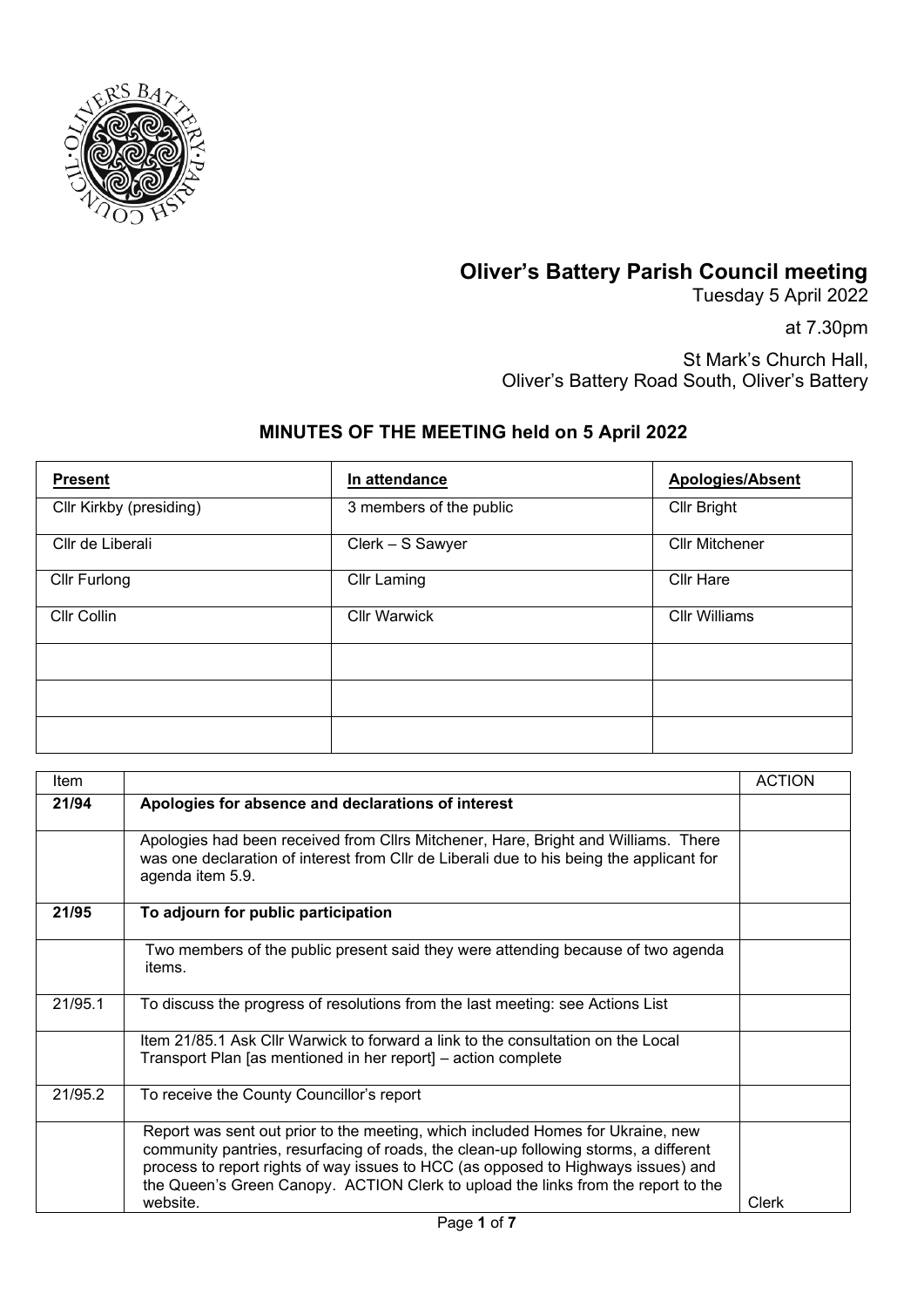| 21/95.3 | To receive the District Councillor's report                                                                                                                                                                                                                                                                                                                                                                                                                                                                                                                                                                                                                     |                       |
|---------|-----------------------------------------------------------------------------------------------------------------------------------------------------------------------------------------------------------------------------------------------------------------------------------------------------------------------------------------------------------------------------------------------------------------------------------------------------------------------------------------------------------------------------------------------------------------------------------------------------------------------------------------------------------------|-----------------------|
|         | Report was sent out prior to the meeting, which included cutting carbon emissions, the<br>Local Plan, Barfields 2 Park & Ride extension opening, and architects appointed to<br>give a new lease of life to the King's Walk area.                                                                                                                                                                                                                                                                                                                                                                                                                               |                       |
| 21/96   | To approve the Minutes of the meeting held on 1 March 2022                                                                                                                                                                                                                                                                                                                                                                                                                                                                                                                                                                                                      |                       |
|         | RESOLVED - Agreed as a true copy                                                                                                                                                                                                                                                                                                                                                                                                                                                                                                                                                                                                                                |                       |
| 21/97   | Planning                                                                                                                                                                                                                                                                                                                                                                                                                                                                                                                                                                                                                                                        |                       |
| 21/97.1 | To discuss the progress of resolutions from the last meeting: see Actions List                                                                                                                                                                                                                                                                                                                                                                                                                                                                                                                                                                                  |                       |
|         | Item 21/87.1 Identify some details that correspond to Cllr Gordon-Smith's approach<br>for example identify any parts of the Village Design Statement that are consistently<br>ignored by WCC planners, any Council objections that are consistently turned down<br>by WCC planners etc - action carried forward                                                                                                                                                                                                                                                                                                                                                 | <b>Cllr Furlong</b>   |
|         | Item 21/87.1 Draft some text for a complaint letter for Cllr Mitchener to consider<br>submitting to the chief executive of WCC - action not completed                                                                                                                                                                                                                                                                                                                                                                                                                                                                                                           |                       |
|         | Item 21/87.2 33 Compton Way (21/03282/HOU) Make a comment based on planting<br>a new tree if T1 is removed - action complete                                                                                                                                                                                                                                                                                                                                                                                                                                                                                                                                    |                       |
|         | Item 21/87.4 Challenge HCC on their assessment of the [BF/OBRS] junction's<br>capacity - Cllr Laming has not received a reply yet but Cllr Warwick confirmed that<br>HCC haven't carried out an assessment so it must have been another agency.                                                                                                                                                                                                                                                                                                                                                                                                                 |                       |
|         | Item 21/87.4 Approach Cllr Warwick on the above – action completed (by Cllr Kirkby)                                                                                                                                                                                                                                                                                                                                                                                                                                                                                                                                                                             |                       |
| 21/97.2 | To consider planning report from Councillor Furlong and agree actions                                                                                                                                                                                                                                                                                                                                                                                                                                                                                                                                                                                           |                       |
|         | Report was sent out prior to the meeting. One new application:                                                                                                                                                                                                                                                                                                                                                                                                                                                                                                                                                                                                  |                       |
|         | 116 Oliver's Battery Road South (22/00354/HOU) Front and rear infill extensions,<br>raised roof and elevational alterations, plus detached garage. RESOLVED to<br>comment in terms of non-compliance with the Village Design Statement.                                                                                                                                                                                                                                                                                                                                                                                                                         | Cllr<br>Furlong/Clerk |
|         | Update on applications previously discussed                                                                                                                                                                                                                                                                                                                                                                                                                                                                                                                                                                                                                     |                       |
|         | 2 Sunnydown Road (21/02857/HOU) House being extended from the bedroom side to<br>increase the space of the current bedrooms and provide new spaces inside. A porch<br>is also being added on the front façade of the house. The existing flat roof of the<br>garage area is being converted into a sloped roof. Application permitted 18 March.                                                                                                                                                                                                                                                                                                                 |                       |
|         | 33 Compton Way (21/03282/HOU) Single storey extension to the side and rear of<br>existing property with material changes and landscaping alternations. The Council<br>had resolved to make a comment based on planting a new tree if T1 is removed.<br>Application permitted 28 March (WCC's decision notice is silent on Tree T1).                                                                                                                                                                                                                                                                                                                             |                       |
|         | Mast, Badger Farm Road (21/02460/FUL) Removal of 1 No existing 12.5m monopole<br>and 1 No equipment cabinet to be replaced with 1 No new 18m monopole<br>accommodating new antennae and wrap-around cabinet with 2 No additional cabinets<br>and associated ancillary works thereto. Objection submitted on behalf of the Council<br>following discussion at its November meeting. Planning Officer not decided on his<br>recommendation and not able to advise on committee dates. A new document was<br>published on 23 March showing coverage plots for south west Winchester.<br>Application still current and 7 public objections including the Council's. |                       |
|         | Enforcement                                                                                                                                                                                                                                                                                                                                                                                                                                                                                                                                                                                                                                                     |                       |
|         | The last report was on 5 April and it showed two current live cases, at 13 Treble Close<br>(21/00282/BCOND) and 4 Old Kennels Close (22/00080/COU). WCC request that<br>information on cases is not shared as a whole with the general public but they have                                                                                                                                                                                                                                                                                                                                                                                                     |                       |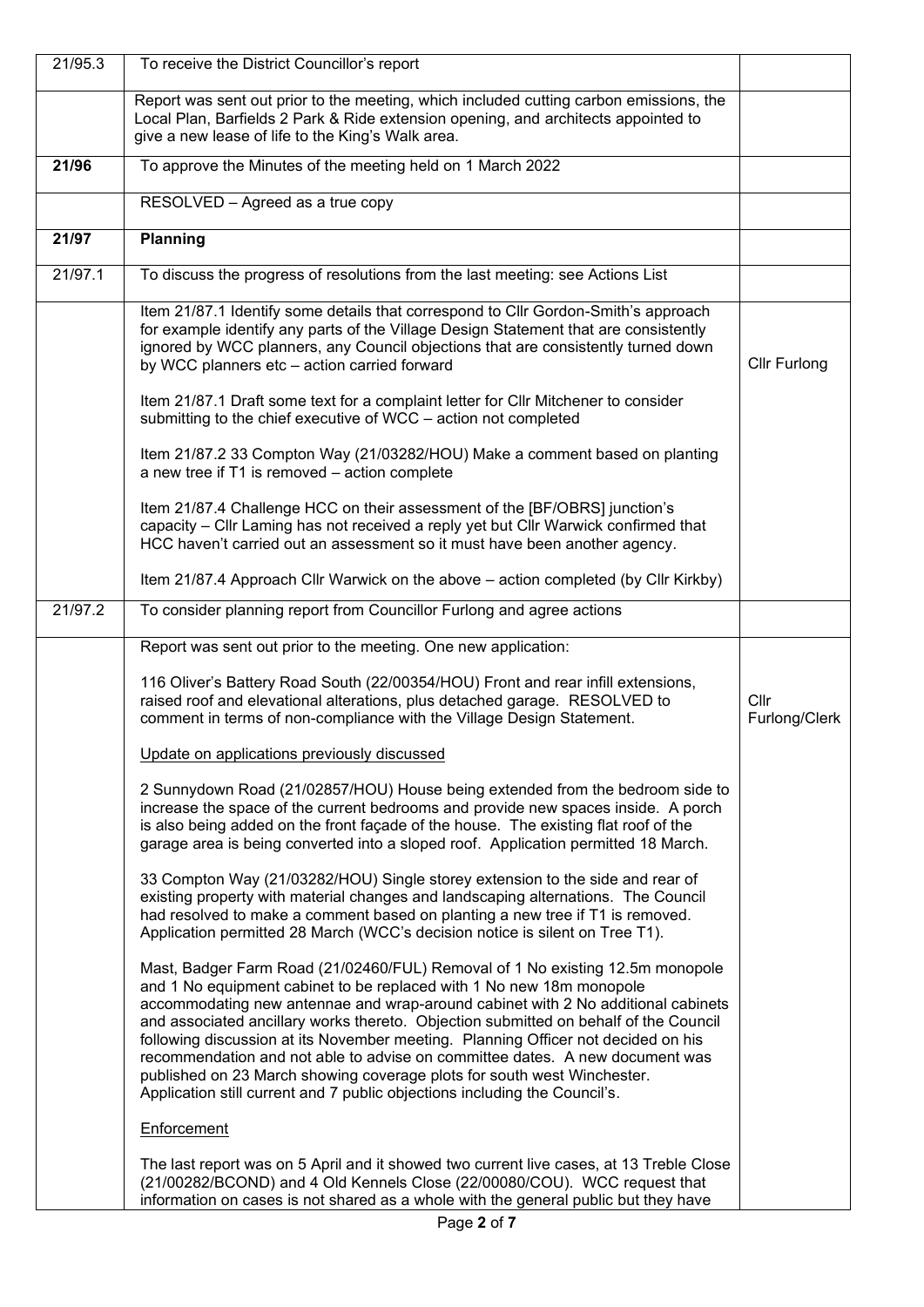|         | no objection to the Council using the information to assist any member of the public<br>who asks for information on a particular enforcement case.                                                                                                                                                                                                                                                                                                                                                                                                                                                                                                                                                                                                                                                                                                                                                                                                                                                                                                                                                                                                                                                                       |                           |
|---------|--------------------------------------------------------------------------------------------------------------------------------------------------------------------------------------------------------------------------------------------------------------------------------------------------------------------------------------------------------------------------------------------------------------------------------------------------------------------------------------------------------------------------------------------------------------------------------------------------------------------------------------------------------------------------------------------------------------------------------------------------------------------------------------------------------------------------------------------------------------------------------------------------------------------------------------------------------------------------------------------------------------------------------------------------------------------------------------------------------------------------------------------------------------------------------------------------------------------------|---------------------------|
| 21/97.3 | To consider initial feedback from SHELAA sites survey from Cllr Kirkby and agree<br>actions                                                                                                                                                                                                                                                                                                                                                                                                                                                                                                                                                                                                                                                                                                                                                                                                                                                                                                                                                                                                                                                                                                                              |                           |
|         | A report by Cllr Kirkby had been circulated in advance of the meeting, together with a<br>percentage table of yes/no answers. There was a 28% response rate which was very<br>pleasing. Only 26% of respondents thought any of the sites might have some<br>potential. On the question could named sites be developed with specific restrictions,<br>Texas Field at 95% and Port Lane at 94% showed the strongest opposition. The Golf<br>Course was 80% opposed. Recurring themes were sustainability, roads,<br>infrastructure, services and amenities and overdevelopment of greenfield sites.<br>Residents would not prefer to have any of the five sites. Out of a total of 3,000, WCC<br>have said they require 300 dwellings for parishes that adjoin the city itself. Maybush<br>and Pitt Vale are the least worst among respondents at about two thirds opposed to<br>development even with restrictions. RESOLVED that councillors will continue to<br>consult with other parishes and develop a suitable response to WCC's request to<br>identify sites that would provide the 300 dwellings, continue to liaise with WCC about<br>inclusion of the local shops in the Local Plan and provide update reports. | Cllrs Kirkby &<br>Furlong |
| 21/98   | <b>Finance and Council matters</b>                                                                                                                                                                                                                                                                                                                                                                                                                                                                                                                                                                                                                                                                                                                                                                                                                                                                                                                                                                                                                                                                                                                                                                                       |                           |
| 21/98.1 | To discuss the progress of resolutions from the last meeting: see Actions List                                                                                                                                                                                                                                                                                                                                                                                                                                                                                                                                                                                                                                                                                                                                                                                                                                                                                                                                                                                                                                                                                                                                           |                           |
|         | Item 21/88.1 Purchase a banner at the approximate cost of £52.78 plus VAT. Cllr<br>Hare to finalise design so banner can be purchased - action carried forward as Cllr<br>Hare not present                                                                                                                                                                                                                                                                                                                                                                                                                                                                                                                                                                                                                                                                                                                                                                                                                                                                                                                                                                                                                               | <b>Cllr Hare</b>          |
|         | Item 21/88.3 Appoint internal auditor - action complete                                                                                                                                                                                                                                                                                                                                                                                                                                                                                                                                                                                                                                                                                                                                                                                                                                                                                                                                                                                                                                                                                                                                                                  |                           |
|         | Item 21/88.4 Pay grant to Victim Support - action complete                                                                                                                                                                                                                                                                                                                                                                                                                                                                                                                                                                                                                                                                                                                                                                                                                                                                                                                                                                                                                                                                                                                                                               |                           |
|         | Item 21/88.7 Confirm situation re purdah and Annual Parish Meeting on 3 May - the<br>Clerk had not heard from WCC and Cllr Laming                                                                                                                                                                                                                                                                                                                                                                                                                                                                                                                                                                                                                                                                                                                                                                                                                                                                                                                                                                                                                                                                                        |                           |
|         | Item 21/88.8 Draft a safeguarding policy so the WCC grant can proceed, purchase<br>marquee - action complete                                                                                                                                                                                                                                                                                                                                                                                                                                                                                                                                                                                                                                                                                                                                                                                                                                                                                                                                                                                                                                                                                                             |                           |
|         | Item 21/88.9 Accept quotation of £512.15 excl VAT for the trees inspection and<br>report. Also accept the quotation of £1,375.00 excl VAT for removal of the pine tree -<br>action complete                                                                                                                                                                                                                                                                                                                                                                                                                                                                                                                                                                                                                                                                                                                                                                                                                                                                                                                                                                                                                              |                           |
| 21/98.2 | To accept payments for March and agree the March bank transactions with the bank<br>balance                                                                                                                                                                                                                                                                                                                                                                                                                                                                                                                                                                                                                                                                                                                                                                                                                                                                                                                                                                                                                                                                                                                              |                           |
|         | RESOLVED to approve payments and bank reconciliations.                                                                                                                                                                                                                                                                                                                                                                                                                                                                                                                                                                                                                                                                                                                                                                                                                                                                                                                                                                                                                                                                                                                                                                   |                           |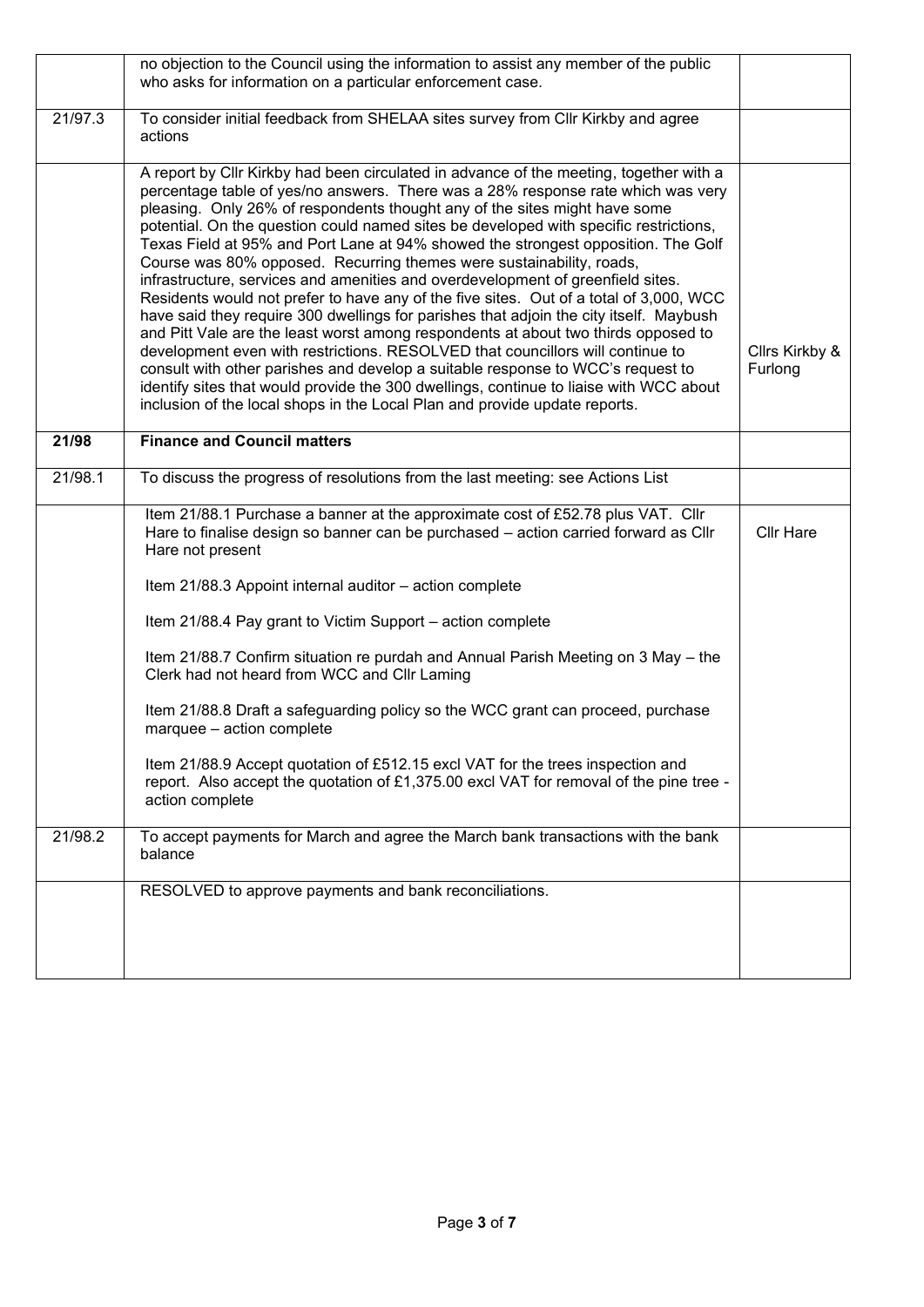|                 | Payments/Receipts List and Bank Reconcilation for April 2022 Meeting                 |                                           |                                          |          |                     |       |
|-----------------|--------------------------------------------------------------------------------------|-------------------------------------------|------------------------------------------|----------|---------------------|-------|
| <b>PAYMENTS</b> |                                                                                      |                                           |                                          |          |                     |       |
| Invoice Date    | Supplier                                                                             |                                           | Details                                  | Gross    |                     |       |
| 08-Mar-22       | Victim Support                                                                       | Grant                                     |                                          | 50.00    |                     |       |
| 10-Mar-22       | ID Mobile                                                                            | Mobile phone                              |                                          | 10.63    |                     |       |
| 24-Mar-22       | S Sa wyer                                                                            |                                           | March - inc backpay from Apr 21          | 810.91   |                     |       |
| 24-Mar-22       | Hampshire Pension                                                                    | March                                     |                                          | 222.81   |                     |       |
| 10-Mar-22       | Gala Tent                                                                            | Marquee 4 m x 8 m                         |                                          | 1,239.65 |                     |       |
| 06-Mar-22       | Kasbah Swing Band                                                                    |                                           | Deposit for Jubilee event                | 50.00    |                     |       |
| 31-Mar-22       | Unity Trust Bank                                                                     | Service charge                            |                                          | 18.00    |                     |       |
|                 |                                                                                      |                                           |                                          | 2,402.00 |                     |       |
|                 | Unpaid - for approval at April meeting (therefore 2022/23 account year cashbook)     |                                           |                                          |          |                     |       |
| 05-Mar-22       | Green Smile                                                                          | Grounds maintenance                       |                                          | 451.50   |                     |       |
| 02-Mar-22       | Merritt Tree Specialists                                                             | Removal of failed tree                    |                                          | 2,010.00 |                     |       |
| 09-Mar-22       | D Kirkby (Grove Shop)                                                                |                                           | Shipping charge omitted from Mar payment | 4.95     |                     |       |
| 24-Mar-22       | HMRC                                                                                 | March                                     |                                          | 26.34    |                     |       |
| 24-Mar-22       | P Arnold                                                                             |                                           | Scrub down and re-oil 5 Nr benches       | 80.00    |                     |       |
| 23-Mar-22       | WCC                                                                                  |                                           | Dog bin emptying Jan/Feb/Mar             | 130.00   |                     |       |
|                 |                                                                                      |                                           |                                          |          |                     |       |
|                 |                                                                                      |                                           |                                          |          | 2,702.79 To be paid |       |
|                 |                                                                                      | Bank balance as at 28 February £25,213.55 |                                          |          |                     |       |
| Plus receipts   |                                                                                      |                                           |                                          |          |                     |       |
|                 | Rotary Club Trust mapping (EEgg Hunt)                                                |                                           | 200.00                                   |          |                     |       |
|                 | Refund from swing band                                                               |                                           | 457.00                                   |          |                     |       |
|                 |                                                                                      |                                           |                                          |          |                     |       |
|                 |                                                                                      |                                           | 25,870.55                                |          |                     |       |
|                 | Less payments March                                                                  |                                           | 2,402.00                                 |          |                     |       |
|                 | Less payments from March sheet                                                       |                                           | 1,044.76                                 |          |                     |       |
|                 |                                                                                      |                                           |                                          |          |                     |       |
|                 |                                                                                      |                                           | 22,423.79                                |          |                     |       |
|                 |                                                                                      |                                           |                                          |          |                     |       |
|                 |                                                                                      |                                           |                                          |          |                     |       |
|                 |                                                                                      | Bank balance as at 31 March £22,423.79    |                                          |          |                     |       |
|                 |                                                                                      |                                           |                                          |          |                     |       |
|                 |                                                                                      | Payments still to be made                 | 2,702.79                                 |          |                     |       |
|                 |                                                                                      |                                           |                                          |          |                     |       |
|                 |                                                                                      |                                           |                                          |          |                     |       |
|                 | To ratify virtual approval to safeguarding policy                                    |                                           |                                          |          |                     |       |
|                 |                                                                                      |                                           |                                          |          |                     |       |
|                 | RESOLVED to ratify approval.                                                         |                                           |                                          |          |                     |       |
|                 |                                                                                      |                                           |                                          |          |                     |       |
|                 | To consider grant application from Oliver's Battery Countryside Group                |                                           |                                          |          |                     |       |
|                 |                                                                                      |                                           |                                          |          |                     |       |
|                 | The Clerk had circulated the grant application in the sum of £190.83 which had been  |                                           |                                          |          |                     |       |
|                 | paid to Zurich for public liability insurance and which had also been the subject of |                                           |                                          |          |                     |       |
|                 | successful grant applications in the previous two years. RESOLVED to approve the     |                                           |                                          |          |                     | Clerk |
| application.    |                                                                                      |                                           |                                          |          |                     |       |
|                 |                                                                                      |                                           |                                          |          |                     |       |
|                 | To consider renewal of CPRE subscription                                             |                                           |                                          |          |                     |       |
|                 |                                                                                      |                                           |                                          |          |                     |       |
|                 | The membership falls due for renewal on 27 May and renewal is £36.00 as last year,   |                                           |                                          |          |                     |       |
|                 |                                                                                      |                                           |                                          |          |                     |       |
|                 | although the amount can be increased by a gift. RESOLVED to renew the                |                                           |                                          |          |                     |       |
|                 | membership at £36.00                                                                 |                                           |                                          |          |                     | Clerk |
|                 |                                                                                      |                                           |                                          |          |                     |       |
|                 | To receive update from Tree Warden on visual inspections carried out (Standing       |                                           |                                          |          |                     |       |
| Item)           |                                                                                      |                                           |                                          |          |                     |       |
|                 |                                                                                      |                                           |                                          |          |                     |       |
|                 | Cllr Hare was not present at the meeting.                                            |                                           |                                          |          |                     |       |
|                 |                                                                                      |                                           |                                          |          |                     |       |
|                 | To ratify virtual approval to pay £50 deposit to secure the Kasbah Swing Band for    |                                           |                                          |          |                     |       |
| Jubilee Event   |                                                                                      |                                           |                                          |          |                     |       |
|                 |                                                                                      |                                           |                                          |          |                     |       |
|                 | RESOLVED to ratify.                                                                  |                                           |                                          |          |                     |       |

 $\begin{array}{c} \hline \end{array}$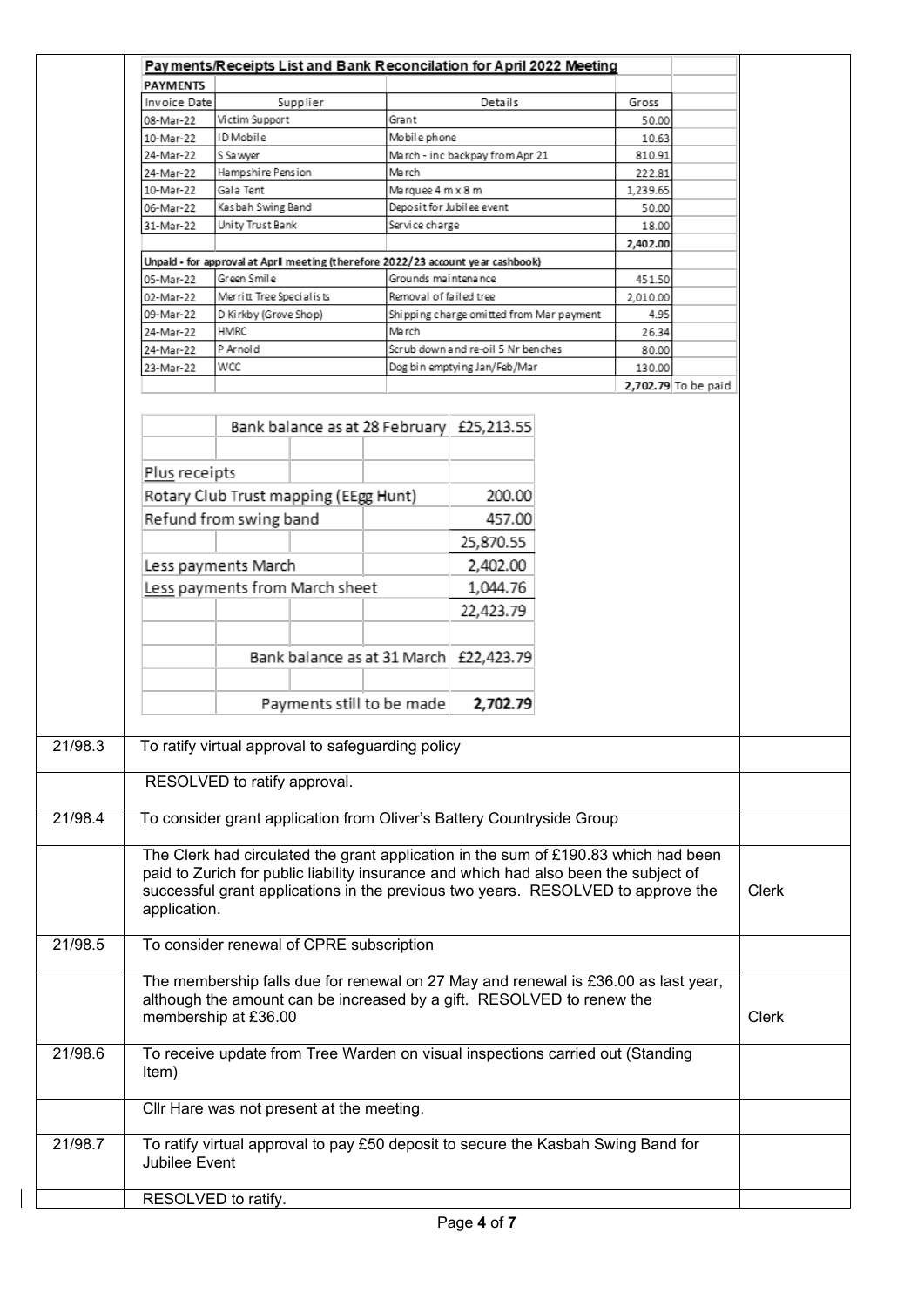| 21/98.8  | To consider report on updated costs from the Events Group including weights for the<br>marquee                                                                                                                                                                                                                                                                                                                                                                                                                                                                                                                                                  |                   |
|----------|-------------------------------------------------------------------------------------------------------------------------------------------------------------------------------------------------------------------------------------------------------------------------------------------------------------------------------------------------------------------------------------------------------------------------------------------------------------------------------------------------------------------------------------------------------------------------------------------------------------------------------------------------|-------------------|
|          | A report had been circulated in advance of the meeting, which included an update on<br>the four events, risk assessments and method statements, a summary table of things<br>to consider, finances, future expenditure ie water weights to hold down the marquee<br>on The Battery instead of pegs (cost £286.60 exc VAT). RESOLVED to support the<br>progress and accept the financial risk caused by Winchester Radio advertising the<br>Easter Egg Hunt (not requested by the Council) which may lead to more attendees                                                                                                                      |                   |
|          | and a risk of additional costs. Also to purchase eight number water weights from                                                                                                                                                                                                                                                                                                                                                                                                                                                                                                                                                                | <b>Clerk</b>      |
|          | Gala Tents. ACTION Clerk to contact the Community Association of St Cross to find<br>out if they are willing to share their arrangements for hiring out their marquee                                                                                                                                                                                                                                                                                                                                                                                                                                                                           | Clerk             |
| 21/98.9  | To consider application from Fab Campaigns Limited for a new premises licence for 4<br><b>Old Kennels Close</b>                                                                                                                                                                                                                                                                                                                                                                                                                                                                                                                                 |                   |
|          | (At this point Cllr de Liberali left the meeting). The Clerk had circulated an email<br>received from the Licensing Officer at WCC, closing date 20 April 2022. It was noted<br>that the address on the email was incorrect but the application has the correct<br>address of Old Kennels Lane. It was confirmed that although the application is for 24<br>hours, only a small number of hours are required by the applicant. RESOLVED to<br>make a written representation on the licensing objective of prevention of public<br>nuisance, specifically numbers, timings and deliveries after checking some facts with<br>the applicant first. | <b>Clerk</b>      |
| 21/98.10 | To consider whether to grant permission for temporary road closure of Priors Way for<br>Platinum Jubilee event                                                                                                                                                                                                                                                                                                                                                                                                                                                                                                                                  |                   |
|          | The Clerk had circulated the application and a covering report. WCC had contacted<br>the Council because the closure meant there would be no vehicular access to the car<br>park at the Recreation Ground between midday and 4 pm on 4 June, in order for a<br>street party to take place. The applicant was in attendance at the meeting.<br>RESOLVED to grant permission and Clerk to confirm to WCC.                                                                                                                                                                                                                                         | <b>Clerk</b>      |
| 21/98.11 | To consider proposal for additional paving slabs adjacent side doors to St Marks to<br>assist disabled access                                                                                                                                                                                                                                                                                                                                                                                                                                                                                                                                   |                   |
|          | The churchwardens had written to CIIr Mitchener to ask if they could lay six paving<br>slabs on what may be Council land, adjacent to the church in order to assist disabled<br>access. The slabs will be laid on sand to avoid any digging on The Battery.<br>RESOLVED to agree to the request.                                                                                                                                                                                                                                                                                                                                                | Cllr<br>Mitchener |
| 21/99    | Recreation Ground, Wildlife Conservation Area and the Battery                                                                                                                                                                                                                                                                                                                                                                                                                                                                                                                                                                                   |                   |
| 21/99.1  | To discuss the progress of resolutions from the last meeting: see Actions List                                                                                                                                                                                                                                                                                                                                                                                                                                                                                                                                                                  |                   |
|          | Item 21/90.1 Approach Grass & Grounds to see what questions they have about the<br>handover process - action complete                                                                                                                                                                                                                                                                                                                                                                                                                                                                                                                           |                   |
|          | Item 21/90.3 Carry out inspections and email the Clerk report and photos - action<br>complete                                                                                                                                                                                                                                                                                                                                                                                                                                                                                                                                                   |                   |
|          | Item 21/90.4 Add to April agenda To consider proposals for trees and perimeter track<br>- action complete but subsequently deleted from agenda                                                                                                                                                                                                                                                                                                                                                                                                                                                                                                  |                   |
| 21/99.2  | To consider report from Cllr Collin based on Groundsman's weekly reports and agree<br>actions                                                                                                                                                                                                                                                                                                                                                                                                                                                                                                                                                   |                   |
|          | The groundsman's report for February showed no issues.                                                                                                                                                                                                                                                                                                                                                                                                                                                                                                                                                                                          |                   |
| 21/99.3  | To receive reports on routine and ad-hoc tasks that have been completed (Standing<br>Item)                                                                                                                                                                                                                                                                                                                                                                                                                                                                                                                                                      |                   |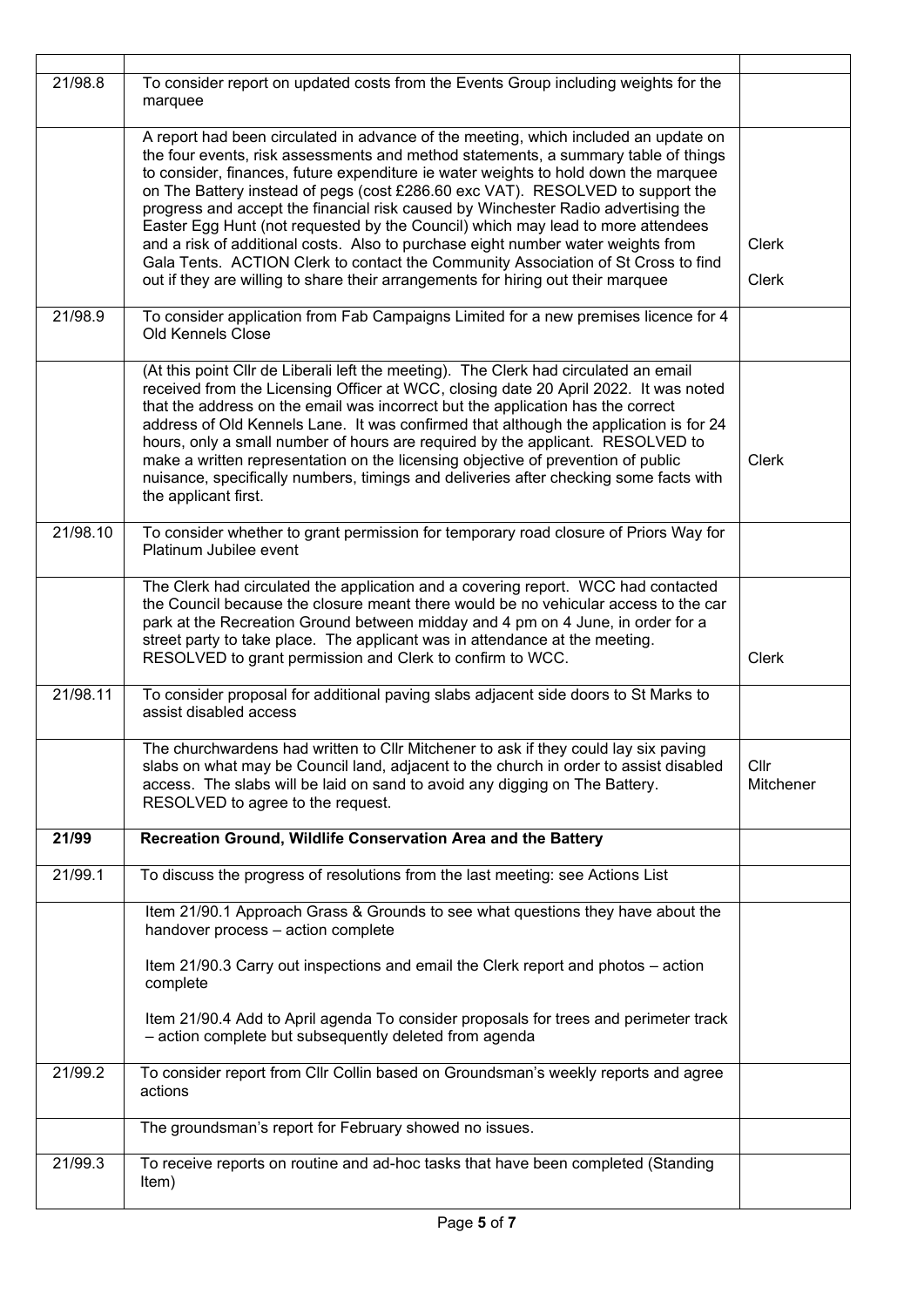|          | CIIr Collin had prepared a report confirming that he had checked all the swing bolts<br>last week and there is nothing to report.<br>Cllr Collin had looked at the basketball hoop and net and remedial work was not<br>urgent. The previously reported issue was the backboard starting to degrade. Cllr<br>Collin will check this and report back.<br>Cllr Collin was not able to unlock the padlock to the tennis court and was advised to<br>check with Cllr Mitchener about keys,                                                                                                                                                                                                                                                                                                                                                                                                                                                                                                                                                                                                                                                                                                                                                                                                                                                                                                                                                                                                                                                                                                                                                                                                                                                                                                                                                                                    | Cllr Collin<br><b>CIIr Collin</b> |
|----------|---------------------------------------------------------------------------------------------------------------------------------------------------------------------------------------------------------------------------------------------------------------------------------------------------------------------------------------------------------------------------------------------------------------------------------------------------------------------------------------------------------------------------------------------------------------------------------------------------------------------------------------------------------------------------------------------------------------------------------------------------------------------------------------------------------------------------------------------------------------------------------------------------------------------------------------------------------------------------------------------------------------------------------------------------------------------------------------------------------------------------------------------------------------------------------------------------------------------------------------------------------------------------------------------------------------------------------------------------------------------------------------------------------------------------------------------------------------------------------------------------------------------------------------------------------------------------------------------------------------------------------------------------------------------------------------------------------------------------------------------------------------------------------------------------------------------------------------------------------------------------|-----------------------------------|
| 21/100   | <b>Lengthsman Scheme</b>                                                                                                                                                                                                                                                                                                                                                                                                                                                                                                                                                                                                                                                                                                                                                                                                                                                                                                                                                                                                                                                                                                                                                                                                                                                                                                                                                                                                                                                                                                                                                                                                                                                                                                                                                                                                                                                  |                                   |
| 21/101.1 | To discuss the progress of resolutions from the last meeting: see Actions List                                                                                                                                                                                                                                                                                                                                                                                                                                                                                                                                                                                                                                                                                                                                                                                                                                                                                                                                                                                                                                                                                                                                                                                                                                                                                                                                                                                                                                                                                                                                                                                                                                                                                                                                                                                            |                                   |
|          | Item 21/91.1 Put forward any items to be added to the list for visit on 16 March -<br>action complete                                                                                                                                                                                                                                                                                                                                                                                                                                                                                                                                                                                                                                                                                                                                                                                                                                                                                                                                                                                                                                                                                                                                                                                                                                                                                                                                                                                                                                                                                                                                                                                                                                                                                                                                                                     |                                   |
| 21/101   | <b>Items for Consideration Only</b>                                                                                                                                                                                                                                                                                                                                                                                                                                                                                                                                                                                                                                                                                                                                                                                                                                                                                                                                                                                                                                                                                                                                                                                                                                                                                                                                                                                                                                                                                                                                                                                                                                                                                                                                                                                                                                       |                                   |
| 21/101.1 | To discuss the progress of resolutions from the last meeting: see Actions List                                                                                                                                                                                                                                                                                                                                                                                                                                                                                                                                                                                                                                                                                                                                                                                                                                                                                                                                                                                                                                                                                                                                                                                                                                                                                                                                                                                                                                                                                                                                                                                                                                                                                                                                                                                            |                                   |
|          | Item 21/92.1 Write to Cllr Laming to remind him of [his action to pursue the matter of<br>the inadequate recycling facilities with Sainsburys] - action complete                                                                                                                                                                                                                                                                                                                                                                                                                                                                                                                                                                                                                                                                                                                                                                                                                                                                                                                                                                                                                                                                                                                                                                                                                                                                                                                                                                                                                                                                                                                                                                                                                                                                                                          |                                   |
|          | Item 21/92.2 Give opinion on the condition of the basketball hoop and net when he<br>[Cllr Collin] goes to the Recreation Ground to carry out his inspection - action<br>complete                                                                                                                                                                                                                                                                                                                                                                                                                                                                                                                                                                                                                                                                                                                                                                                                                                                                                                                                                                                                                                                                                                                                                                                                                                                                                                                                                                                                                                                                                                                                                                                                                                                                                         |                                   |
| 21/101.2 | To discuss correspondence received during the month and items for the agenda at<br>the next meeting                                                                                                                                                                                                                                                                                                                                                                                                                                                                                                                                                                                                                                                                                                                                                                                                                                                                                                                                                                                                                                                                                                                                                                                                                                                                                                                                                                                                                                                                                                                                                                                                                                                                                                                                                                       |                                   |
|          | The Council noted the following correspondence received (all emails) which the<br>Clerk had forwarded since the last meeting:<br>Community First: Latest funding bulletin - 2 Mar<br>WDALC: 20s plenty - 4 Mar<br>$\bullet$<br>WDALC: Enforcement information - Update - 8 Mar<br>$\bullet$<br>Church Commissioners - Proposed Pastoral Church Buildings Scheme<br>affecting the parish church of St Luke, Stanmore in the diocese of<br>Winchester - 9 Mar<br>WCC: Winchester Local Plan Update - 21 Mar<br>WCC: Biodiversity Action Plan Update March 2022 - 22 Mar<br>CPRE: Hampshire Virtual AGM and Talk - Sat 23 Apr 10 am - 23 Mar<br>٠<br>HALC: Newsletter March 2022 - 23 Mar<br>WCC: Ukraine Support - 1 Apr<br>$\bullet$<br>BFOBRCA: Publicity for Oliver's Battery Easter Egg Hunt - 1 Apr<br>$\bullet$<br>St Mark's: Events page - 4 Apr<br>$\bullet$<br>Cllr Warwick had informed the Clerk that she had requested repainting of road<br>lining at Oliver's Battery Road South, at the junction with Old Kennels Lane<br>because it was badly faded. She had received notification that it would be carried<br>out as soon as possible in the new financial year.<br>The Clerk had received an enquiry from a yoga teacher who teaches classes in St<br>Mark's and who is hoping to run some classes outside on the Battery in June and<br>July. ACTION Clerk to contact the yoga teacher and confirm the Council is happy<br>provided a suitable risk assessment is submitted<br>WCC had emailed the Clerk about the developer of 93 - 95 Oliver's Battery Road<br>South who have submitted a new street name for consultation: $1 - 6$ (consecutive)<br>Cromwell Place.<br>The Clerk has been emailed a 'save the date', by the Hampshire Passenger<br>Transport Forums, for sessions on Wed 18 May and Mon 23 May. This was<br>passed on to Cllr Collin. | Clerk                             |